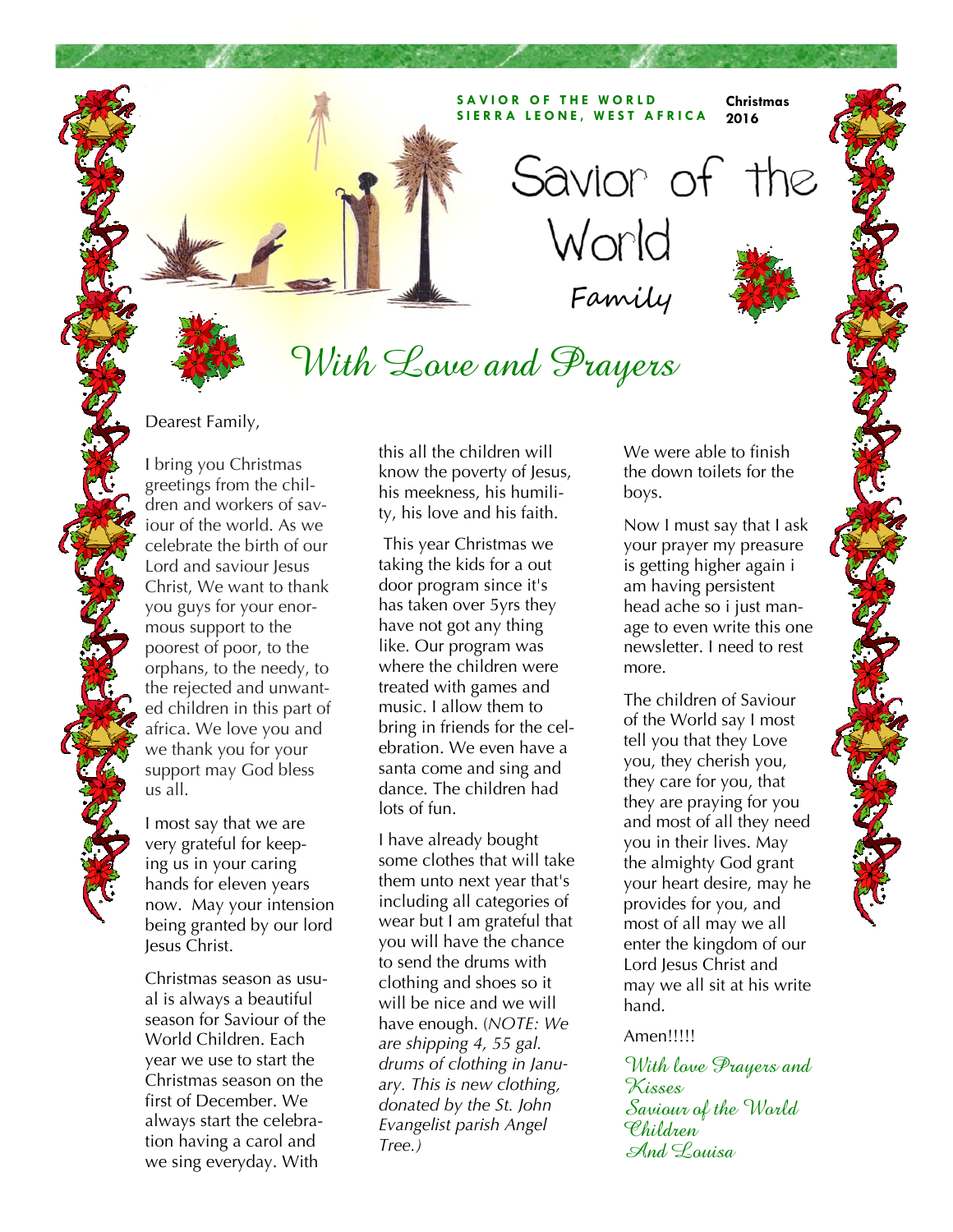Page 2

Savior of the World Family

### **Home Improvements**



A picture of the "down" toilets that were recently finished in the home. These are the downstairs bathrooms that will be used by the boys. They have not been functional since the building of the home. The room basically served as a storage space for construction odds and ends. The boys have had to use the outside toilets and wash buckets. Now they can wash inside, though, water will still need to be brought inside in buckets from the well.

#### **The outside of the home was finally painted!**



**Before** 



**After!** 

### **Who Will Welcome the Unexpected?**

*To all in the Savior of the World Family, my brothers and sisters in the Lord,* 

May the hearts of all of us be fully open to the Christmas peace that God the heavenly Father wishes to give us as we celebrate the birth of his dearest Son, Jesus Christ!

May all of us allow our

Lord God to cradle us in his gracious care and tender mercy especially in the dark and discouraging moments of our lives!

Dearest brothers and sisters, when we contemplate for a few moments the conception and birth of a child, we notice that in many cultures families do not

speak of "pregnancies" – in other words, husbands do not say, "My wife is pregnant." Rather they use the word "expecting": "My wife is expecting."

In the days that immediately precede Christmas, on the other hand, we hear God revealing to us that important persons that really make a difference in our lives, persons that God deemed necessary for his plan to save us, have sometimes been unexpected children.

Our father in faith, Abraham, and his wife Sarah were not expecting to conceive Isaac. Isaac was a miracle child, con-

**Christmas 2016**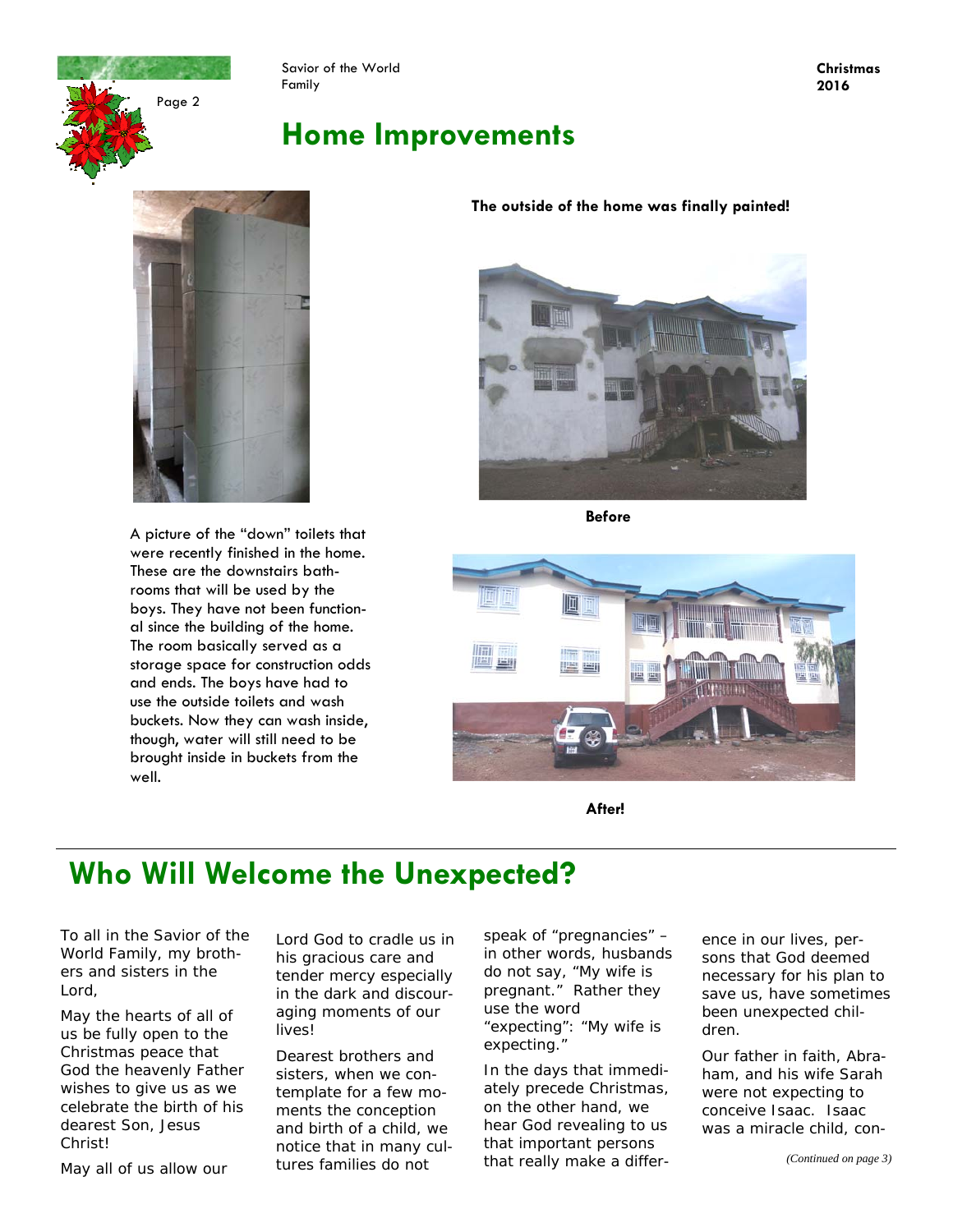**Christmas 2016** 

### **More Improvements**



**Louisa and our newest baby, Emmanuela, next to the transformer** 



**Coils of electrical wire stored in the home** 

**Recently the town of Waterloo has been working on getting electricity to some parts of the town. The town officials asked Savior of the World to donate the \$1500 needed to purchase poles, wire, and a transformer. We have done that. Those things are now being stored at the home, as you can see in the above pictures.** 

**As soon as the town is able, the poles will be wired and the transformer set up. Savior of the World home will have a steady source of electricity for the very first time! Currently, a generator is run about 2 to 3 hours each night to supply light. It is expensive to purchase the petrol necessary to run it, as well as ongoing maintenance to the old machine. Louisa is very excited about getting electricity. Those living near Savior of the World will also have the opportunity to get electricity into their homes too! What a huge improvement it will be in the lives of the people.** 

**This is totally the result of your generosity and dedication to Savior of the World. Without you, none of this would have been possible.** 

## **Who Will Welcome the Unexpected?**

ceived and born of a woman well past the child-bearing age. Yet it is Isaac who is the ancestor of Jesus Christ.

Zachariah and Elizabeth were no longer expecting to conceive a child even though in their younger years they had indeed prayed for a child. Elizabeth had now become too old to bear to children. Nevertheless not only did she conceive a

*(Continued from page 2)* miracle baby, but the baby leapt for joy in her womb.

> Why did he do that? One surmises that the infant John the Baptist received the grace to recognize that our allpowerful, tenderly loving God had chosen to become yet another unexpected miracle baby. Jesus, the Source of Peace and Joy, was now the presence of almighty God in the womb of the Virgin Mary: and Eliza

beth's child recognized God's choice to be little, humble and joyful.

The archangel revealed to Zachariah that he was to name his joyful child "John," which means "God is gracious," so that Zachariah might know that nothing is impossible for God.

Mary was not expecting to be a mother: she always expected, on the other hand, that whatever God revealed to her in her soul deserved her

wholehearted Yes. When the angel Gabriel announced to her that she was to be the Mother of God, even in her state of virginity, she knew that she could expect to conceive a baby by the power of the Holy Spirit. St. Matthew's Gospel, on the other hand, makes it very clear that St. Joseph was not prepared to see Mary "expecting". It was only through the angel's word that Joseph